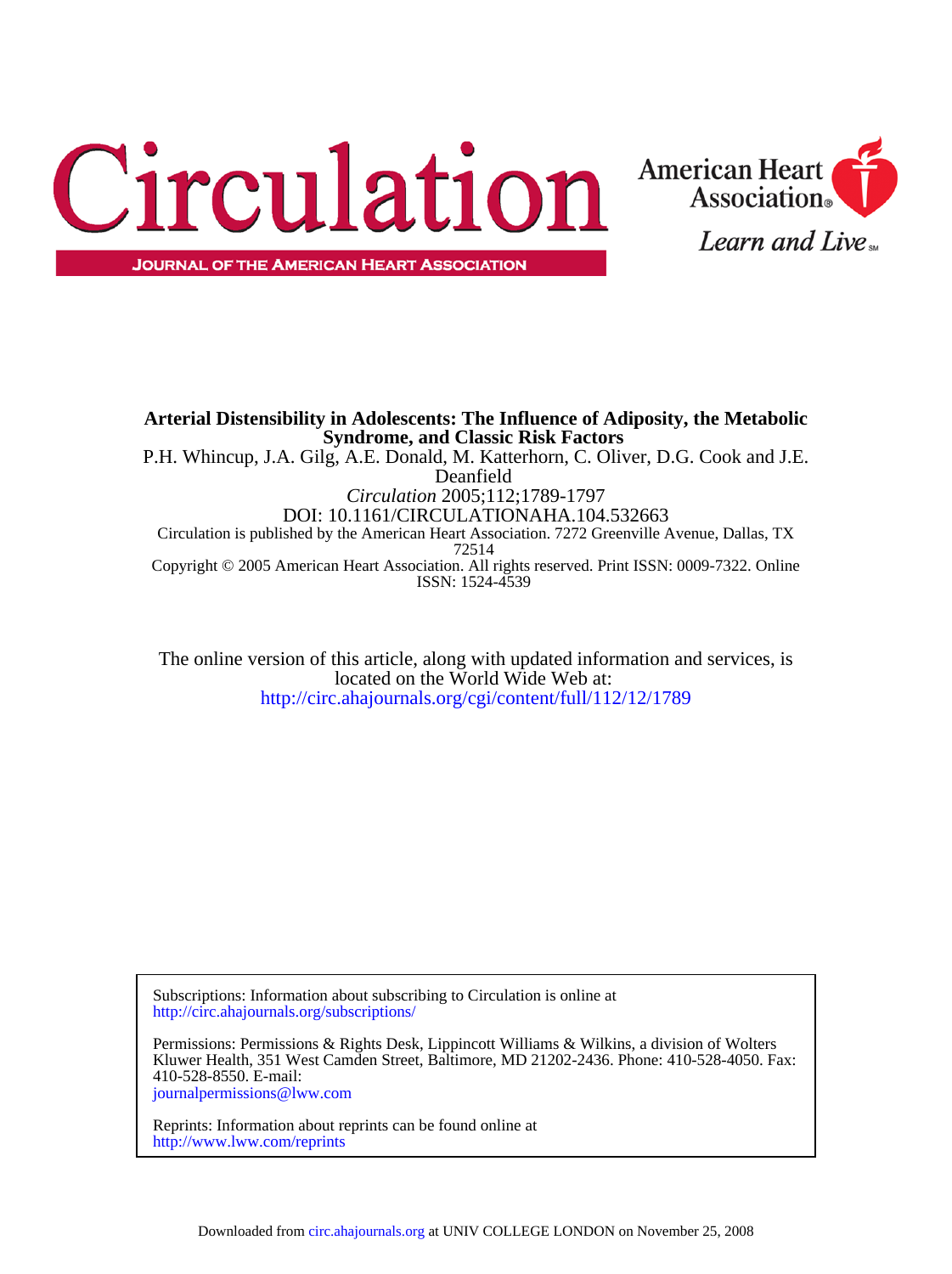# **Arterial Distensibility in Adolescents The Influence of Adiposity, the Metabolic Syndrome, and Classic Risk Factors**

P.H. Whincup, FRCP; J.A. Gilg, PhD; A.E. Donald, BSc; M. Katterhorn, BSc; C. Oliver, RGN; D.G. Cook, PhD; J.E. Deanfield, FRCP

- *Background*—Atherosclerosis develops from childhood, but the determinants of this preclinical stage remain uncertain. We examined the relations of classic coronary risk factors, adiposity and its associated metabolic disturbances, to arterial distensibility (a marker of early arterial disease) in 13- to 15-year-olds, some of whom had previously been studied at ages 9 to 11 years.
- *Methods and Results*—Brachial artery distensibility was measured by a noninvasive ultrasound technique in 471 British children in whom measures of adiposity, blood pressure, fasting blood lipids, and insulin had been made. All adiposity measures showed strong graded inverse relationships with distensibility. Inverse associations with distensibility were also observed for insulin resistance (homeostasis model assessment), diastolic pressure, C-reactive protein, and the number of metabolic syndrome components present, which had a graded relation to distensibility. Total and LDL cholesterol levels were also inversely related to distensibility, but less strongly than adiposity; homocysteine had no relation to distensibility. Although the relations of total and LDL cholesterol and diastolic pressure to distensibility had been present at 9 to 11 years of age, those of adiposity and insulin resistance were only apparent at 13 to 15 years.
- *Conclusions*—Adiposity and its metabolic consequences are associated with adverse changes in the arterial wall by the teenage years. The graded relation with increasing adiposity was stronger than that for cholesterol and was seen at body mass index levels well below those considered to represent "obesity." This emphasizes the importance of populationbased strategies to control adiposity and its metabolic consequences in the young. **(***Circulation***. 2005;112:1789-1797.)**

**Key Words:** epidemiology  $\blacksquare$  lipids  $\blacksquare$  obesity  $\blacksquare$  physiology  $\blacksquare$  atherosclerosis

A therosclerosis begins in childhood, long before its clin-<br>cial consequences emerge. Although the roles of "classic" risk factors (high blood cholesterol, high blood pressure, and cigarette smoking) in determining risk of coronary atherosclerosis were originally shown in middle age,1 earlier exposure to these factors (from the first decade of life onward) has been shown to cause endothelial dysfunction and autopsy-documented atherosclerosis.2,3

In childhood, levels of classic risk factors associated with markedly increased risks of atherosclerotic disease in adult life are uncommon. However, levels of adiposity and obesity (marked degrees of adiposity) have been increasing rapidly in childhood. In many Western populations, obesity is reaching epidemic proportions,4 with the most dramatic proportional increases seen in children and young adults.5 Obesity in adults is associated with clustering of abnormalities generally termed the "metabolic syndrome"6,7 and is a well-established risk factor for coronary heart disease.8 It is increasingly recognized that adiposity in childhood is associated with a

similar adverse metabolic profile.9,10 It is therefore important to establish the relative importance of adiposity, its associated metabolic disturbances, and classic risk factors in the development of arterial disease in contemporary children and adolescents. However, this issue has so far been little studied.

Noninvasive ultrasound methods now enable early abnormalities of arterial structure and function to be examined. Arterial distensibility, which reflects the structural arrangement of the artery (particularly its elastic components), provides a marker of coronary heart disease risk in humans,11,12 and animal studies suggest that reduced arterial elasticity is an early sign of atherosclerotic change.13 Severe obesity in teenagers has been shown to produce endothelial dysfunction and reduced arterial distensibility.14,15 We have previously shown that higher levels of total and LDL cholesterol may diminish arterial distensibility in prepubertal children16 and that higher levels of leptin may do the same during puberty.17

We have now examined the relations of adiposity and its associated metabolic disturbances to vascular function and

© 2005 American Heart Association, Inc.

Received January 5, 2005; revision received June 30, 2005; accepted July 6, 2005.

From the Division of Community Health Sciences, St George's, University of London (P.H.W., J.A.G., C.O., D.G.C.) and the Vascular Physiology Unit, Great Ormond Street Hospital (A.E.D., M.K., J.E.D.), London, United Kingdom.

Correspondence to Professor P.H. Whincup, Division of Community Health Sciences, St George's, University of London, London SW17 0RE, United Kingdom. E-mail p.whincup@sgul.ac.uk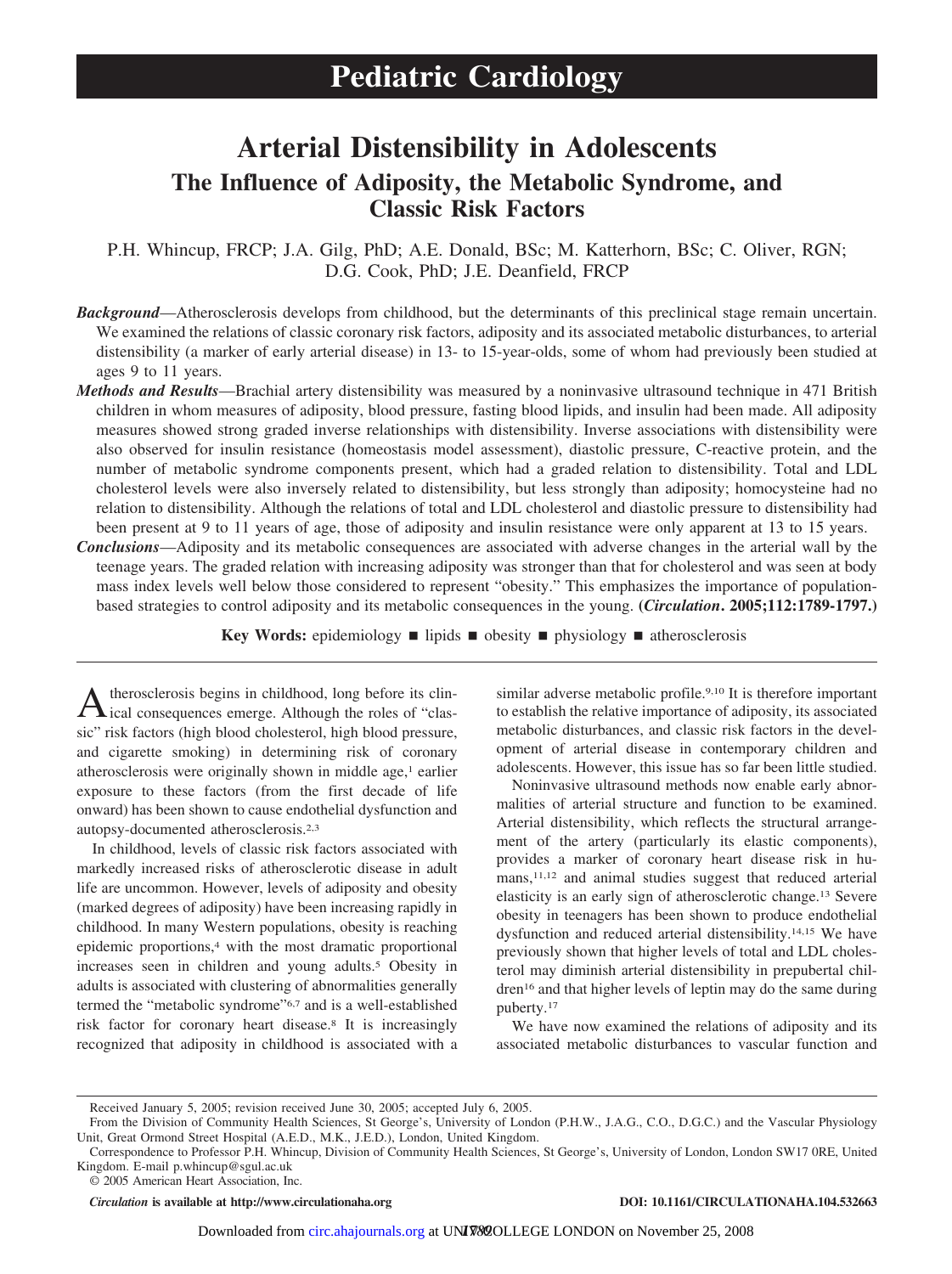compared these with the associations of classic and novel cardiovascular risk factors (including C-reactive protein [CRP] and homocysteine) in a large cohort of wellcharacterized 13- to 15-year-olds. Comparison of these associations in teenagers with those at 9 to 11 years of age in a subgroup of study participants measured 4 years previously has allowed us to examine the emergence of the adverse vascular correlates of adiposity during the critical period of development around puberty.

#### **Methods**

We studied children in 4 towns in the United Kingdom, 2 with high adult cardiovascular mortality rates (Rochdale and Rhondda) and 2 with low adult cardiovascular mortality rates (Bath and Tunbridge Wells). We invited 681 children who had recently taken part in a detailed cardiovascular risk factor measurement survey (February to July 1999) for vascular function measurements, which were performed between October 1999 and April 2000.

#### **Cardiovascular Risk Factor Measurements**

Children were examined while they were dressed in light clothing without shoes. Weight was measured with a precalibrated digital weighing scale (Soehnle Ltd) and height with a portable stadiometer (CMS Ltd). Triceps, biceps, and subscapular and suprailiac skinfolds were each measured once by standardized techniques; the sum of the 4 skinfold measurements18 was used in analysis. Bioimpedance was measured from the left arm and left leg with the Bodystat 500 (Bodystat, Ltd).19 Percentage body fat was determined from resistance with the equations of Deurenberg et al,<sup>20</sup> validated in children of a similar age. Waist circumference was measured at the end of normal expiration at the midpoint between the iliac crest and the lower edge of the ribs in the midaxillary line and hip circumference at the point of maximum circumference over the buttocks. Pubertal status was recorded by participants in private using a self-assessment questionnaire based on the 5 Tanner stages of pubic hair growth (both sexes), breast development (girls), and penis development  $(bovs).<sup>21</sup>$ 

Blood pressure was measured twice in the right arm with a Dinamap 1846SX oscillometric blood pressure recorder (Critikon Inc)22 with an appropriate cuff size. The older half of participating children provided a blood sample, which was collected in the morning after an overnight fast, frozen within 6 hours of collection  $(-20^{\circ}\text{C})$ , and transferred to a central laboratory for analysis. Total serum cholesterol and HDL cholesterol were measured with a Hitachi 747 automated analyser (Roche Diagnostics); LDL cholesterol concentration was determined with the Friedewald equation. Plasma homocysteine was determined with a modified automated assay, based on precolumn derivatization with monobromobimane, followed by reverse phase HPLC with fluorescence detection.<sup>23</sup> Plasma glucose was measured in a fluoride-oxalate sample with a Falcor 600 automated analyser and serum insulin with an ELISA assay that does not cross-react with proinsulin.24 CRP was measured with a high-sensitivity, double-antibody sandwich ELISA with rabbit anti-human CRP and peroxide conjugated rabbit anti-human CRP.25 Cotinine was measured in saliva by an HPLC method.26 Social class was assessed from parents' occupation, coded in accordance with the Registrar General's (ONS) 1990 coding manual. Ethnicity was based on appearance, cross-checked with parental place of birth.

# **Vascular Measurements**

Brachial artery distension during the cardiac cycle was measured for each child at rest, between 9 AM and 3:30 PM. The subject lay supine on a couch, and room temperature was recorded. After 10 minutes' rest, the right brachial artery was imaged in longitudinal section at 10 to 15 cm above the antecubital fossa with a 7-MHz linear-array transducer and Acuson 128XP<sup>2</sup>.<sup>27,28</sup> The M-mode cursor was positioned at right angles to the arterial lumen over the clearest defined section of the artery on the B-mode image. A 5-second segment of the radiofrequency signal was recorded by a separate commercially available wall tracking system (Ingenious Medical Systems) at a rate of 800 Hz (1 frame/ms).27 Arterial distensibility was measured as the mean diameter change (distension) between diastole and systole, standardized for pulse pressure (see below). Coefficients of variation for diameter and distension measurements with this technique are reported as 2% to 3%.27,29 Pulse pressure was measured in the left brachial artery with a Dinamap 1846SX oscillometric blood pressure recorder (Critikon Inc) concordant with distensibility measurements in the right arm. Scan quality analysis was performed by independent observers as described previously.16

# **Earlier Measurements of Vascular Function and Cardiovascular Risk Factors at 9 to 11 Years**

Among the participants in these studies, 188 had had earlier measurements of their cardiovascular risk profile in 1994 and measurements of arterial distensibility during 1995; of these, 152 provided blood samples on each occasion. These earlier measurements had been performed in an identical way to those described above, with the exception of blood lipid measurements, which had been made with a Technicon Dax analyser.16

# **Insulin Resistance and the Metabolic Syndrome**

The degree of insulin resistance was defined by the homeostatic model assessment (HOMA), which uses the product of the fasting insulin concentration (mU/L) and the fasting glucose level (mmol/L) divided by 22.5.30 Subjects were defined as having components of the metabolic syndrome in accordance with criteria used in a previous study in adolescents.31 The individual components included the following: waist circumference >90th percentile, triglyceride level >90th percentile, and HDL cholesterol <10th percentile (all standardized for age and sex); systolic or diastolic blood pressure -90th percentile (standardized for age, sex, and height); and impaired fasting glucose > 6.1 mmol/L.

# **Statistical Analysis**

Analyses were performed with the SAS Statistical Analysis package (version 8.1). Standard *t* tests were used to compare gender differences in variable means (Table 1), which were log transformed where necessary. Standard linear regression modeling with ordinary least squares was used to model the change in diameter of the brachial artery between diastole and systole (a measure of distension, normally distributed), which was regressed on mean pulse pressure to provide a measure of distensibility, as in our previous study.16 The roles of potential determinants of distensibility were explored by adding them to this basic linear regression model, fitting them both as fifths and as continuous variables. The regression coefficients presented (Tables 2, 3, and 4) are expressed in terms of a 1-SD increase in the independent variable or, in the case of variables that required log transformation, the SD of the natural logarithm of the variable. This approach, which used the SDs for both sexes combined at 13 to 15 years throughout, facilitates comparison of the strengths of associations of different independent variables with distension. The relation between the metabolic syndrome and arterial distensibility was examined differently, with regression of arterial distension on the number of components of the metabolic syndrome present (0, 1, 2, or 3) in a model that also included pulse pressure. Terms for observer (2 levels), room temperature (fifths), town (4 levels), age (5 levels), sex (2 levels), and ethnicity (3 levels: European white, South Asian, and other) were fitted in all models. Pubertal status was fitted as a 10-level score (by adding the 2 Tanner scores used for each sex). The comparisons of the determinants of arterial distensibility at 9 to 11 years and 13 to 15 years (Table 4) were produced with a repeated-measures regression model with PROC MIXED in SAS. The intercepts and slopes were allowed to differ at the 2 ages, which enabled us to test for a difference in the regressions relating distensibility to the explanatory factor at the 2 ages while taking account of the correlation in an individual's results at the 2 ages. This was achieved by fitting a block diagonal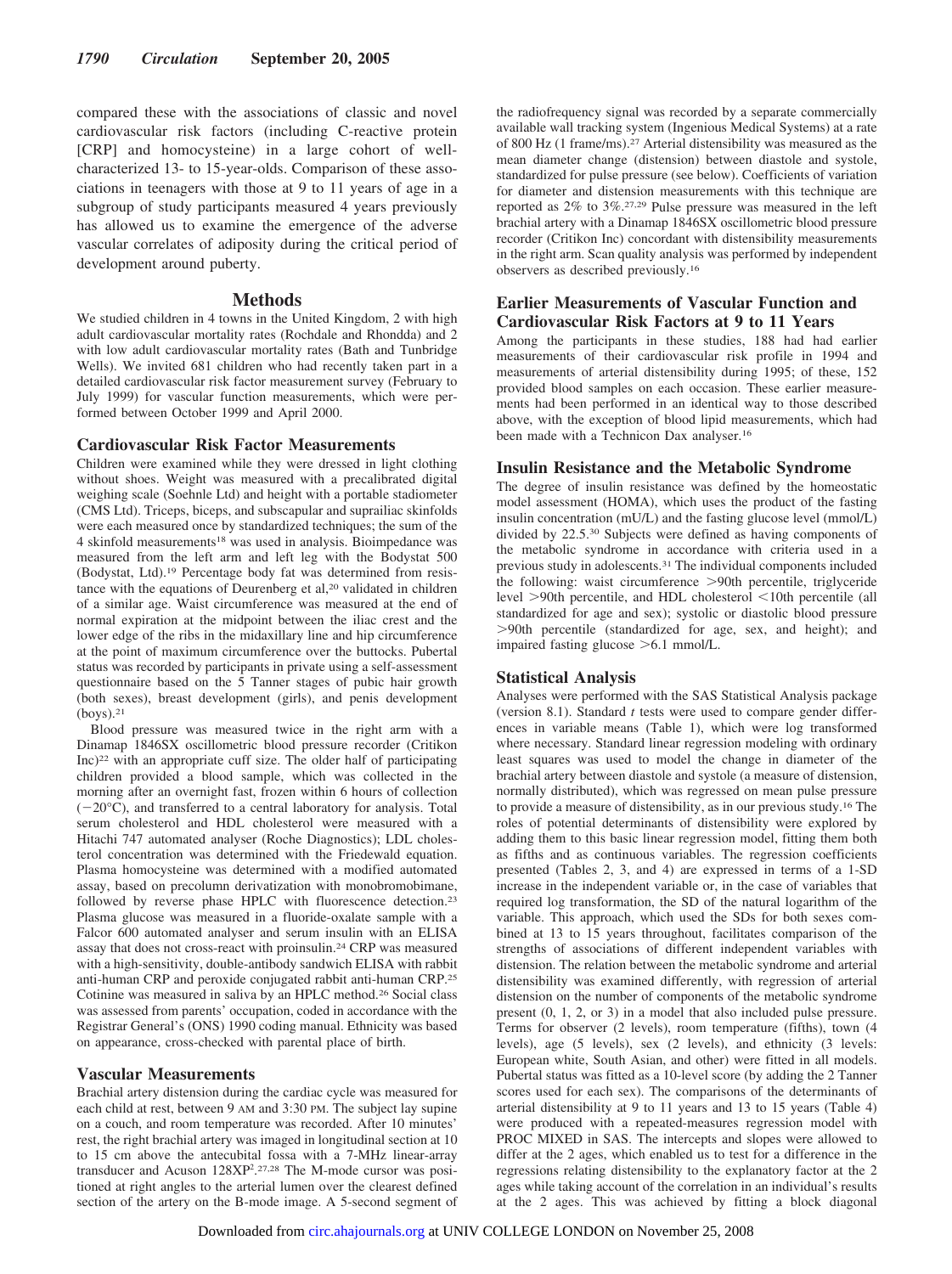|                                 | <b>Boys</b> |      | Girls |                |                                       |  |
|---------------------------------|-------------|------|-------|----------------|---------------------------------------|--|
|                                 | Mean        | SD   | Mean  | <b>SD</b>      | P (No Sex<br>Difference) <sup>+</sup> |  |
| Age, y                          | 15.4        | 0.6  | 15.5  | 0.5            | 0.09                                  |  |
| Height, cm                      | 168.6       | 9.0  | 161.7 | 6.1            | < 0.001                               |  |
| Body mass index, $kg/m2$        | 20.6        | 3.8  | 21.5  | 3.8            | 0.009                                 |  |
| % Body fat (bioimpedance)       | 23.5        | 7.3  | 29.4  | 4.4            | < 0.001                               |  |
| Skinfold sum, mm                | 44.5        | 22.7 | 62.1  | 22.4           | < 0.001                               |  |
| Waist circumference, cm         | 72.4        | 9.6  | 69.0  | 8.8            | < 0.001                               |  |
| Waist:hip ratio                 | 0.79        | 0.05 | 0.73  | 0.05           | < 0.001                               |  |
| Systolic blood pressure, mm Hg  | 124         | 14   | 118   | 12             | < 0.001                               |  |
| Diastolic blood pressure, mm Hq | 67          | 7    | 67    | 7              | 0.49                                  |  |
| Total cholesterol, mmol/L       | 4.09        | 0.65 | 4.29  | 0.71           | 0.004                                 |  |
| LDL cholesterol, mmol/L         | 2.23        | 0.54 | 2.33  | 0.62           | 0.08                                  |  |
| HDL cholesterol, mmol/L         | 1.44        | 0.27 | 1.52  | 0.31           | 0.005                                 |  |
| Triglyceride, mmol/L            | 0.96        | 0.40 | 0.99  | 0.43           | 0.58                                  |  |
| Glucose, mmol/L                 | 5.27        | 0.39 | 5.13  | 0.42           | 0.002                                 |  |
| Insulin, mU/L*                  | 7.77        |      | 9.78  |                | < 0.001                               |  |
| Insulin resistance (HOMA)       | 2.06        | 1.13 | 2.49  | 1.43           | 0.002                                 |  |
| $CRP, mg/L^*$                   | 0.23        |      | 0.21  |                | 0.43                                  |  |
| Homocysteine, $\mu$ mol/L       | 8.77        | 3.51 | 8.48  | 2.95           | 0.37                                  |  |
| Cotinine, ng/mL*                | 0.76        |      | 0.87  |                | 0.55                                  |  |
| Arterial distension, $\mu$ m    | 160         | 58   | 115   | 49             | < 0.001                               |  |
| Pulse pressure, mm Hg           | 58          | 10   | 49    | $\overline{7}$ | < 0.001                               |  |
| Arterial diameter, mm           | 3.53        | 0.42 | 2.94  | 0.32           | < 0.001                               |  |

| TABLE 1. | <b>Summary of Key Variables</b> |  |  |
|----------|---------------------------------|--|--|
|----------|---------------------------------|--|--|

\*Variable log transformed, geometric mean presented.

†*P* values based on *t* tests.

All analyses are based on 249 boys and 222 girls, except for blood-based measurements, which are based on 198 boys and 185 girls.

covariance structure (with identical blocks as the covariance parameters are assumed to be the same for all individuals).

#### **Results**

In all, 471 children (249 boys, 222 girls) took part in the study (69% response); 383 of these children had provided a blood sample in the cardiovascular risk factor survey. The mean age of the study population was  $\approx$  15.5 years; most participants (70% of both boys and girls) were at Tanner stages 4 or 5. Population characteristics are summarized in Table 1. Mean arterial distension, pulse pressure, and resting arterial diameter were significantly higher among boys. Baseline risk factor measures in nonresponders (not presented) showed no material differences from those of responders.

The relationships between individual adiposity measures (fifths) and arterial distensibility are shown (with both sexes combined) in Figure 1, with the corresponding regression coefficients (sex-specific and combined) per SD increase in each variable in Table 2. There were strong inverse graded associations between all adiposity measures and arterial distensibility, which were statistically significant both in males and in the combined analyses. However, formal tests of sex interaction were not statistically significant (all *P*>0.2).

The relations of insulin resistance and the individual components of the metabolic syndrome (systolic and diastolic blood pressure, HDL cholesterol, triglyceride, and fasting plasma glucose) to arterial distensibility are shown in Figure 2, with the corresponding regression coefficients in Table 2. Insulin resistance (HOMA) showed an inverse association with arterial distensibility, which was particularly marked at high insulin concentrations; a similar association was seen for fasting insulin level (Table 2). Both associations were statistically significant both in the combined analyses and in males; again, formal tests of sex interaction were not statistically significant (all *P*>0.2).

Diastolic pressure showed a strong inverse association with distensibility, which was statistically significant in both sexes. Systolic pressure and triglyceride levels showed weaker inverse associations, which were not statistically significant. HDL cholesterol and plasma glucose showed no appreciable associations with distensibility. The relationship between the number of metabolic syndrome components and arterial distensibility was also explored. In an analysis among 383 males and females with the relevant measurements, 102 (27%) had 1 component of the metabolic syndrome, 27 (7%) had 2 components, and 8 (2%) had 3 components; no subjects had more than 3 components. There was a strong graded inverse association between the number of metabolic syndrome components and arterial distensibility (Figure 3), with a highly statistically significant trend  $(P=0.008)$ . The use of different thresholds for the definition of the metabolic syndrome (for example, the use of highest or lowest 20% of the risk factor distribution) had little effect on this overall pattern of results. Similarly, the combination of 2 and 3 components in the model had no appreciable effect.

The relations of classic and novel vascular risk factors (CRP and homocysteine) to arterial distensibility are shown in Figure 4, with the corresponding regression coefficients in Table 2. In the combined analysis, total and LDL cholesterol showed inverse associations with distensibility, which were particularly marked in the top fifth of their distributions. CRP also showed an inverse association with distensibility, which was statistically significant for boys and for both sexes combined. In contrast, cotinine (a sensitive biomarker of both active and passive smoking) and homocysteine showed no consistent relations to distensibility. Further analyses that used a combination of questionnaire information and cotinine levels to group subjects as current active smokers (at least 1 cigarette/d), passive smokers (not current active smokers, cotinine 0.7 to 14.1 ng/mL), or unexposed (not current active smokers, cotinine  $\langle 0.7 \text{ ng/mL} \rangle$  showed no difference in distensibility between groups  $(P=0.83)$ .

Because the regression coefficients in Table 2 are all expressed per SD of the explanatory variable (or its logarithm), the sizes of the coefficients provide a guide to the relative strengths of association. The strongest associations were observed for diastolic blood pressure, followed by adiposity measures (particularly body fat percentage), followed by total and LDL cholesterol, insulin resistance, and CRP. The strength of association with the metabolic syndrome (based on numbers of metabolic syndrome components) cannot be directly compared with these estimates.

All adiposity measures were related to blood pressure, total and LDL cholesterol, and insulin resistance (for body mass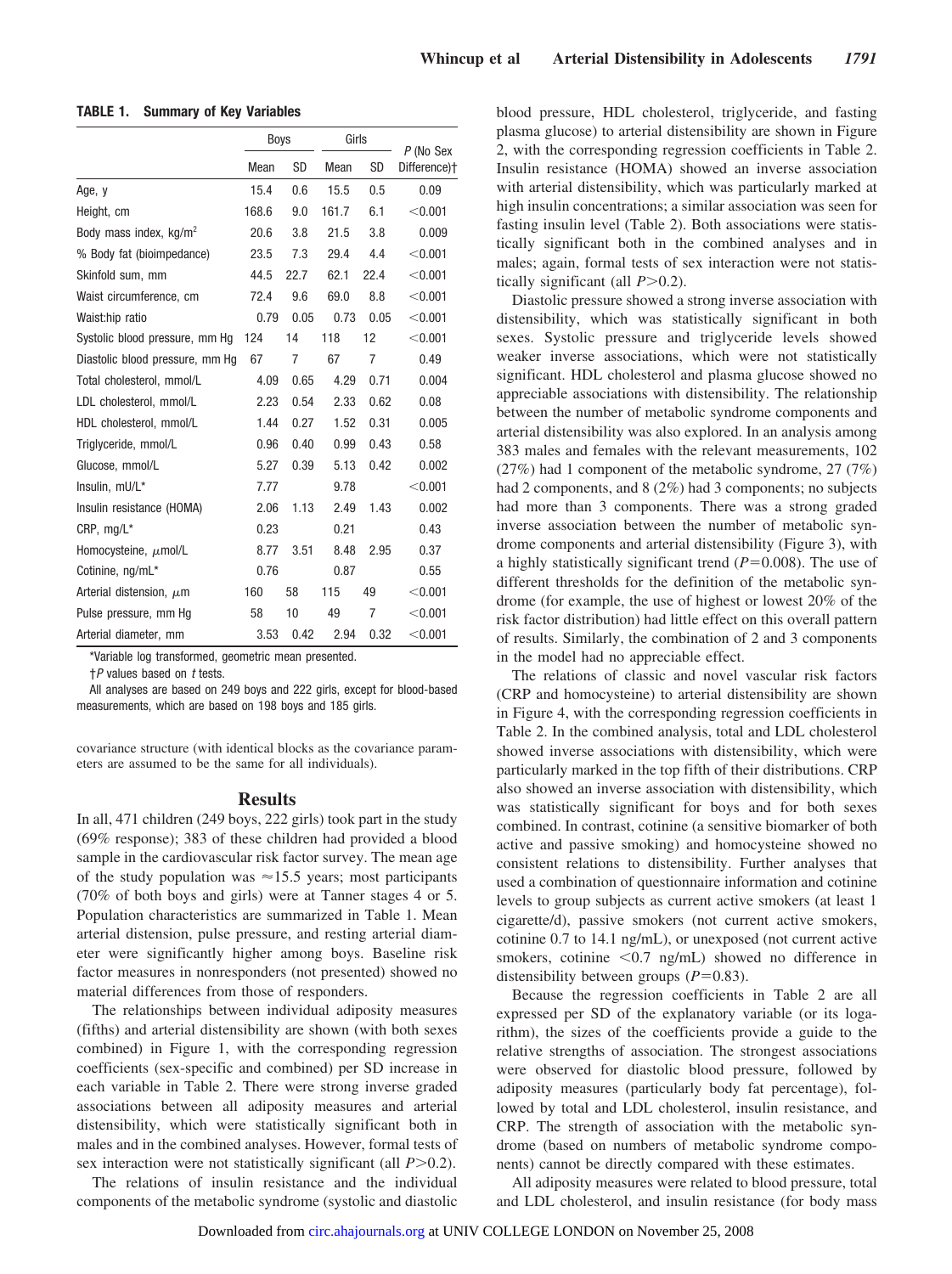|                                 |           |                           | Boys            |         | Girls                     |                       |       | <b>Both Sexes</b>         |                 |         |
|---------------------------------|-----------|---------------------------|-----------------|---------|---------------------------|-----------------------|-------|---------------------------|-----------------|---------|
| Variable                        | <b>SD</b> | Regression<br>Coefficient | 95% CI          | P       | Regression<br>Coefficient | 95% CI                | P     | Regression<br>Coefficient | 95% CI          | P       |
| Age, y                          | 0.54      | $-3.95$                   | $-10.92, 3.01$  | 0.27    | $-1.58$                   | $-9.35, 6.18$         | 0.69  | $-2.72$                   | $-7.77, 2.34$   | 0.29    |
| Height, cm                      | 8.46      | 1.18                      | $-6.68, 9.05$   | 0.77    | 1.10                      | $-8.71, 10.83$        | 0.83  | 0.68                      | $-5.16, 6.60$   | 0.81    |
| Body mass index, $kg/m2$        | 3.83      | $-11.72$                  | $-19.53, -3.94$ | 0.003   | $-7.89$                   | $-15.36, -0.38$       | 0.040 | $-9.04$                   | $-14.29, -3.79$ | < 0.001 |
| Body fat % (bioimpedance)       | 6.80      | $-13.33$                  | $-20.40, -6.26$ | < 0.001 | $-10.06$                  | $-21.15, 0.95$        | 0.07  | $-11.15$                  | $-16.73, -5.51$ | < 0.001 |
| Skinfold sum, mm                | 24.19     | $-13.55$                  | $-22.01, -5.32$ | 0.001   | $-6.77$                   | $-14.51, 0.97$        | 0.09  | $-9.43$                   | $-15.00, -3.87$ | < 0.001 |
| Waist circumference, cm         | 9.36      | $-11.33$                  | $-18.81, -3.84$ | 0.003   | $-10.02$                  | $-17.78, -2.25$       | 0.012 | $-10.20$                  | $-15.44, -5.05$ | < 0.001 |
| Waist:hip ratio                 | 0.06      | $-7.47$                   | $-16.00, 1.06$  | 0.09    | $-8.86$                   | $-17.04, -0.69$       | 0.034 | $-7.78$                   | $-13.50, -2.06$ | 0.008   |
| Systolic blood pressure, mm Hq  | 13.03     | $-2.87$                   | $-11.34, 5.60$  | 0.51    | $-1.95$                   | $-10.29, 6.38$        | 0.64  | $-2.74$                   | $-8.47, 3.00$   | 0.35    |
| Diastolic blood pressure, mm Hq | 7.07      | $-16.47$                  | $-23.76, -9.12$ | < 0.001 | $-9.05$                   | $-16.26, -1.84$ 0.014 |       | $-13.43$                  | $-18.38, -8.55$ | < 0.001 |
| Total cholesterol, mmol/L       | 0.68      | $-10.29$                  | $-19.02, -1.55$ | 0.021   | $-4.34$                   | $-11.55, 2.88$        | 0.24  | $-6.87$                   | $-12.30, -1.43$ | 0.013   |
| LDL cholesterol, mmol/L         | 0.58      | $-9.69$                   | $-18.54, -0.83$ | 0.032   | $-4.31$                   | $-11.22, 2.59$        | 0.22  | $-6.14$                   | $-11.48, -0.81$ | 0.024   |
| HDL cholesterol, mmol/L         | 0.29      | $-0.15$                   | $-8.62, 8.32$   | 0.97    | 0.86                      | $-5.93, 7.64$         | 0.80  | $-0.03$                   | $-5.30, 5.23$   | 0.99    |
| Triglyceride, mmol/L            | 0.41      | $-7.62$                   | $-16.05, 0.82$  | 0.08    | $-2.26$                   | $-9.35, 4.83$         | 0.53  | $-4.75$                   | $-10.10, 0.59$  | 0.08    |
| Glucose, mmol/L                 | 0.41      | $-1.80$                   | $-11.87, 8.27$  | 0.73    | 2.72                      | $-5.44, 10.88$        | 0.51  | 0.71                      | $-5.58, 6.99$   | 0.83    |
| Insulin, mU/L*                  | 0.45      | $-10.29$                  | $-18.72, -1.85$ | 0.017   | $-0.53$                   | $-8.90, 7.84$         | 0.90  | $-5.98$                   | $-11.79, -0.17$ | 0.044   |
| Insulin resistance (HOMA)       | 1.30      | $-12.57$                  | $-22.57, -2.56$ | 0.014   | $-2.29$                   | $-9.20, 4.63$         | 0.51  | $-6.16$                   | $-11.84, -0.49$ | 0.033   |
| $CRP$ , mg/ $L^*$               | 1.23      | $-8.36$                   | $-16.31, -0.40$ | 0.04    | $-2.68$                   | $-10.08, 4.72$        | 0.48  | $-5.71$                   | $-11.03, -0.40$ | 0.035   |
| Homocysteine, $\mu$ mol/L       | 3.25      | 1.79                      | $-6.21, 9.78$   | 0.66    | $-0.49$                   | $-8.52, 7.54$         | 0.91  | 0.07                      | $-5.36, 5.49$   | 0.98    |
| Cotinine, ng/mL*                | 2.32      | 4.34                      | $-3.54, 12.21$  | 0.28    | $-1.01$                   | $-7.76, 5.73$         | 0.78  | 1.95                      | $-3.11, 7.02$   | 0.45    |

|  |  |  | TABLE 2. Associations Between Physical and Biochemical Measures and Brachial Artery Distension at 13 to 15 Years of Age |  |  |  |  |
|--|--|--|-------------------------------------------------------------------------------------------------------------------------|--|--|--|--|
|--|--|--|-------------------------------------------------------------------------------------------------------------------------|--|--|--|--|

The table shows linear regression coefficients and their 95% CIs for the regression of arterial distension on each individual variable, with pulse pressure, age, sex, room temperature, ethnicity, town, and observer included in the model; units of the coefficients are micrometers per SD change in the explanatory variable. Analyses are based on 249 boys and 222 girls, except for blood-based measurements, which are based on 198 boys and 185 girls. SDs (left-hand column) are based on boys and girls combined.

\*Variable transformed with natural logarithms. Regression coefficients therefore relate to the change in distension (micrometers) per SD change in logged variable.

index,  $r=0.38, 0.09, 0.17,$  and 0.38, respectively). The extent to which the relations between adiposity and arterial distensibility could be accounted for by these factors and by pubertal status was examined (illustrated for body mass index in Table 3). The relation between body mass index and distensibility was somewhat strengthened by adjustment for puberty but was partly attenuated by cumulative adjustment for the other factors, particularly insulin resistance and CRP. Further adjustment for other components of the metabolic syndrome had little further effect on the association (data not presented). We also examined whether the relations between diastolic pressure, cholesterol, insulin resistance, CRP, and arterial distensibility were affected by taking pubertal status and adiposity into account (Table 3). Although adjustment for pubertal status had little effect on any of these associations, the relations of insulin resistance and CRP to arterial distensibility were markedly reduced and became statistically nonsignificant after adjustment for adiposity markers. In contrast, the relations of diastolic blood pressure and total cholesterol to distensibility were little affected by adjustment for adiposity.

Using data from 188 subjects who took part in the consecutive surveys at 9 to 11 and 13 to 15 years of age (152 of whom had blood measurements on both occasions), we used a repeated-measures analysis to examine the consistency of the associations with distensibility at the 2 age points. Arterial distension standardized for pulse pressure was correlated at the 2 points  $(r=0.27)$ , although not as strongly as risk factor measurements including body mass index  $(r=0.79)$ , total cholesterol  $(r=0.67)$ , diastolic pressure  $(r=0.50)$ , and fasting insulin  $(r=0.40)$ . A comparison of the determinants of arterial distensibility at 13 to 15 and 9 to 11 years of age (Table 4) showed that the associations of total and LDL cholesterol and diastolic blood pressure to distensibility were present and of very similar strength on both occasions, with no formal evidence of any difference in the relationships between the 2 age groups. In contrast, the associations between body mass index, insulin resistance (assessed both by fasting insulin and the HOMA model), and distensibility observed at 13 to 15 years did not appear to have been present to the same degree at 9 to 11 years; there were statistically significant differences between the strengths of relations at 9 to 11 years and 13 to 15 years. These findings were not affected by analyzing BMI results as *z* scores rather than as absolute values. A similar (but statistically nonsignificant) pattern was observed for waist circumference.

# **Discussion**

The present study shows that adiposity and its associated metabolic abnormalities have strong and in many cases graded adverse relations to vascular function in teenagers. The association between adiposity and distensibility appeared stronger than the previously documented relationship be-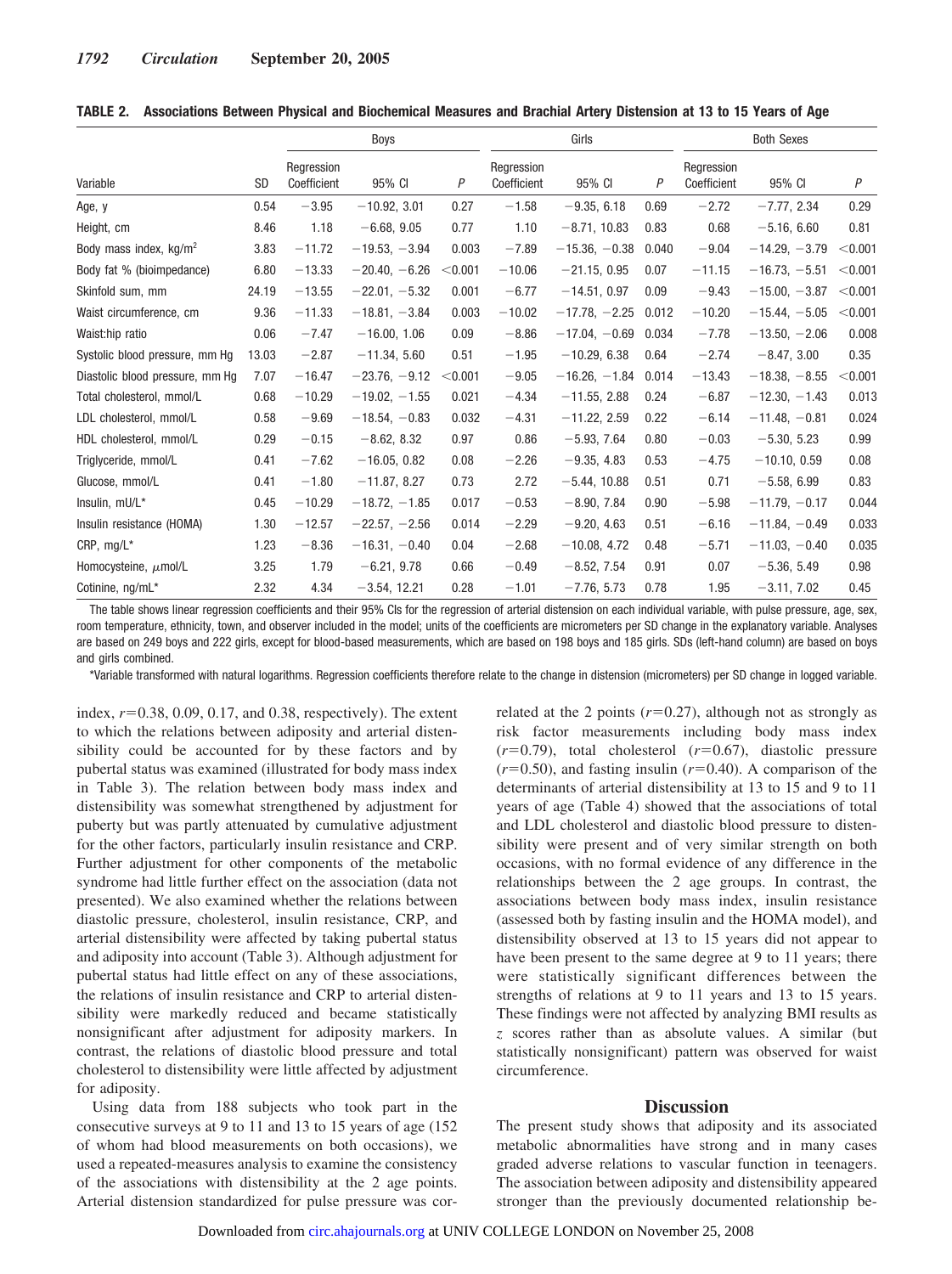**TABLE 3. Associations Between Body Mass Index, Insulin Resistance (HOMA), Diastolic Blood Pressure, Total Cholesterol, CRP, and Brachial Artery Distension at 13 to 15 Years of Age: Effect of Cumulative Adjustment for Other Factors**

|                                     | Regression  |                         |         |
|-------------------------------------|-------------|-------------------------|---------|
| Adjustment                          | Coefficient | 95% CI                  | P       |
| Body mass index, kg/m <sup>2</sup>  |             |                         |         |
| Baseline variables only             | $-9.04$     | $-14.29, -3.79$         | 0.007   |
| $+$ Puberty                         | $-10.07$    | $-15.59, -4.56$         | < 0.001 |
| + Puberty, DBP,                     | $-9.42$     | $-15.05, -3.75$         | 0.001   |
| + Puberty, DBP, TC                  | $-10.34$    | $-16.24, -4.40$         | < 0.001 |
| + Puberty, DBP, TC, IR              | $-7.01$     | $-13.86, -0.19$         | 0.044   |
| + Puberty, DBP, TC, IR, CRP         | $-5.63$     | $-13.02, 1.76$          | 0.13    |
| Insulin resistance (HOMA)           |             |                         |         |
| Baseline variables only             | $-6.16$     | $-11.84, -0.49$         | 0.033   |
| $+$ Puberty                         | $-7.51$     | $-13.52, -1.50$         | 0.015   |
| + Puberty, all adiposity measures   | $-2.07$     | $-9.01, 4.88$           | 0.56    |
| DBP, mm Hq                          |             |                         |         |
| Baseline variables only             | $-13.43$    | $-18.38, -8.55 < 0.001$ |         |
| $+$ Puberty                         | $-12.94$    | $-18.10, -7.78 < 0.001$ |         |
| + Puberty, all adiposity measures   | $-12.66$    | $-18.17, -7.14 < 0.001$ |         |
| Total cholesterol, mmol/L           |             |                         |         |
| Baseline variables only             | $-6.87$     | $-12.24, -1.43$         | 0.013   |
| $+$ Puberty                         | $-6.99$     | $-12.65, -1.28$         | 0.017   |
| $+$ Puberty, all adiposity measures | $-6.24$     | $-12.24, -0.21$         | 0.043   |
| $CRP, mq/L^*$                       |             |                         |         |
| Baseline variables only             | $-5.71$     | $-11.03, -0.40$         | 0.035   |
| $+$ Puberty                         | $-5.20$     | $-10.77, 0.38$          | 0.07    |
| $+$ Puberty, all adiposity measures | $-2.34$     | $-8.56, 3.89$           | 0.46    |

DBP indicates diastolic blood pressure; TC, total cholesterol; and IR, insulin resistance.

The table shows linear regression coefficients and their 95% CIs for the regression of arterial distension on each explanatory factor of interest; units of the regression coefficients are micrometers per SD change in the explanatory variable (SDs shown in Table 2). Boys and girls are combined in analysis. Baseline variables (included in all models) include pulse pressure, age, sex, room temperature, ethnicity, town, and observer. Analyses are based on 471 subjects, except for blood-based measurements, which are based on 383 subjects.

\*Variable transformed with natural logarithms. Regression coefficients therefore relate to the change in distension (micrometers) per SD change in the logged variable.

All adiposity measures=body mass index, body fat  $%$ , sum of 4 skinfolds, and waist circumference.

tween blood cholesterol and distensibility. The combination of classic risk factors, metabolic abnormalities, and CRP appeared to explain at least a part of the relation of adiposity to arterial distensibility. The findings are important for understanding the determinants of early atherosclerosis and could have major public health implications.

The observations on the relation between adiposity and arterial distensibility are consistent with the epidemiological evidence relating adiposity to vascular disease.8,32 Obesity in young people has been related directly to pathological evidence of early atherosclerosis,<sup>33</sup> whereas obesity in adolescence has been related to impaired endothelial function<sup>34,35</sup> and increased vascular resistance.36 However, few reports have related obesity to arterial distensibility. The present observations extend the findings of Tounian et al<sup>14</sup> in markedly obese French teenagers and those of Iannuzzi et al<sup>15</sup> in US children by showing a graded relationship with arterial distensibility from much lower levels than in these earlier studies. The mechanisms by which adiposity is linked to arterial disease remain uncertain. In adults, the relation of adiposity to atherosclerosis is largely mediated by the presence of raised blood pressure, dyslipidemia, insulin resistance, and impaired glucose tolerance.8,37 Previous reports in adults have suggested that insulin resistance is related to diminished arterial distensibility, both in subjects with and in those without type 2 diabetes mellitus.38,39 Hypertension is also related to reduced distensibility in adults,40 whereas HDL cholesterol has protective vascular effects, and its acute administration can reverse endothelial dysfunction.41 We now show that adiposity is related to similar changes in the metabolic profile in adolescents and that both adiposity and metabolic syndrome components are related to vascular function in adolescence, with a cumulative relationship between an increasing number of components of the metabolic syndrome and distensibility. Moreover, these factors together appeared to account for an appreciable part of the relationship between adiposity and distensibility. Adiposity (particularly central adiposity) is also associated with elevated levels of a range of acute-phase reactants and proinflammatory cytokines.42 In the present study, it appeared that CRP level made a modest contribution to explaining the vascular consequences of adiposity, although its own modest association with vascular function was almost completely abolished after adjustment for adiposity.

The relationships between both total and LDL cholesterol and arterial distensibility are consistent with clinical, epidemiological, and experimental evidence demonstrating the causative role of blood cholesterol in the pathophysiology of atherosclerosis. Elevated LDL levels result in accumulation of lipoproteins in the vessel wall, which, when oxidized, are rapidly taken up by macrophages to form foam cells.43,44 This process starts very early in life, possibly even before birth.28 In animal models, arterial distensibility is reduced in the early stages of cholesterol accumulation in the arterial wall, before other changes develop.13 The inverse association between cholesterol and distensibility was of a very similar strength to that in our previous study in 9- to 11-year-old children,<sup>16</sup> which suggests that the association is already established by adolescence. In both the present and previous study,16 the relation between cholesterol and distensibility appeared to be concentrated at the upper fifth of mean cholesterol levels in this study population (total cholesterol  $>4.5$  mmol/L, LDL cholesterol  $>2.5$  mmol/L), at levels that are still low compared with the levels associated with high coronary heart disease risk in middle-aged populations. Reliable longitudinal analyses examining the relation of changes in cholesterol level to changes in distensibility (not possible in the present study because of limited statistical power) will help to clarify these observations.

The relations of adiposity and classic risk factors (particularly total and LDL cholesterol) to arterial distensibility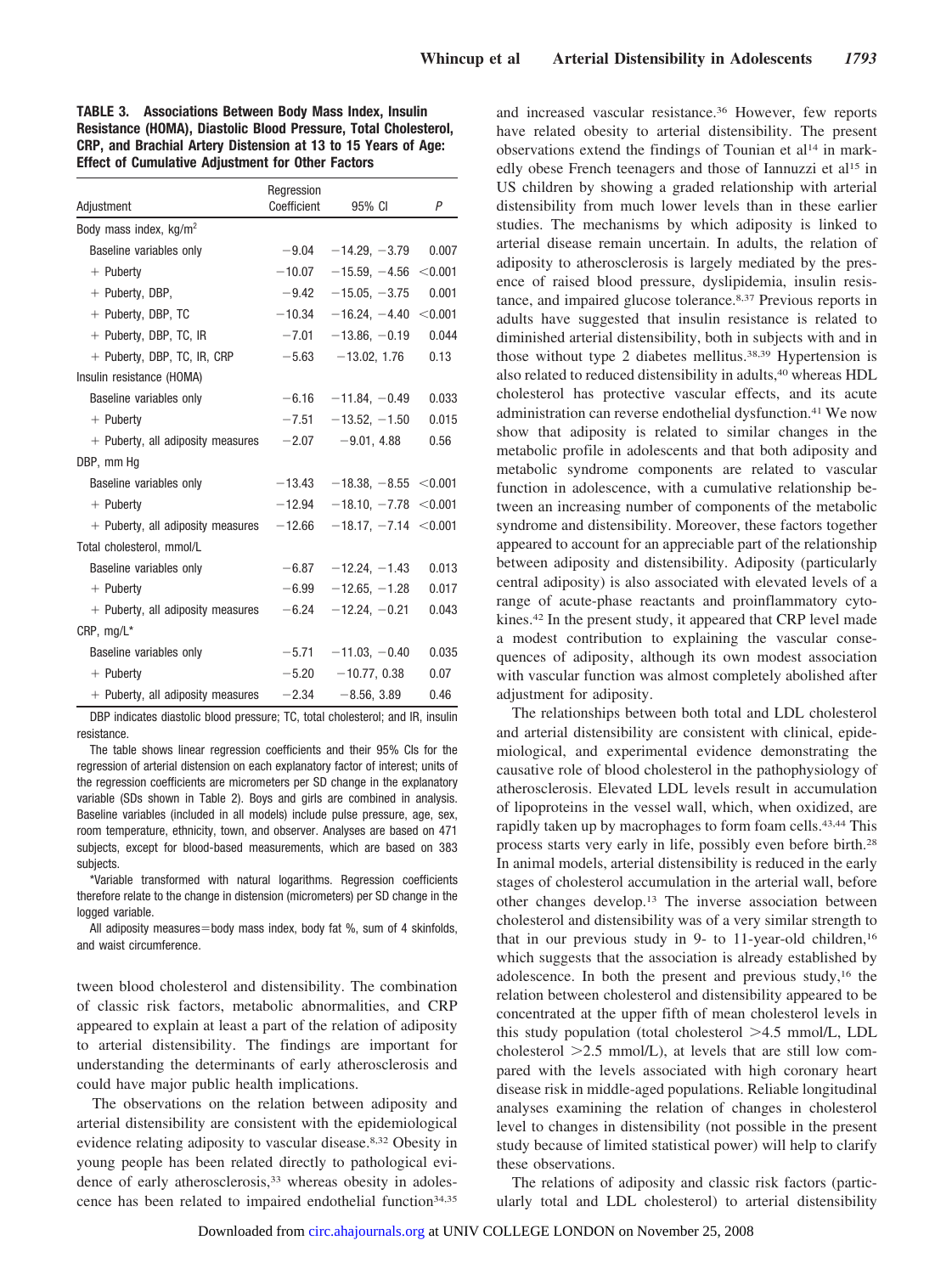|                                    |                    | Relation at 9-11 Years    |                 |       | Relation at 13-15 Years   |                    |       | Difference Between<br>$9-11$ and $13-15$ Years |  |
|------------------------------------|--------------------|---------------------------|-----------------|-------|---------------------------|--------------------|-------|------------------------------------------------|--|
| Factor                             | No. of<br>Subjects | Regression<br>Coefficient | 95% CI          | P     | Regression<br>Coefficient | 95% CI             | P     | Ρt                                             |  |
| Body mass index, kg/m <sup>2</sup> | 188                | 4.25                      | $-7.14.15.64$   | 0.46  | $-7.63$                   | $-15.13, -0.12$    | 0.046 | 0.046                                          |  |
| Waist circumference, cm            | 178                | $-1.43$                   | $-11.74.8.87$   | 0.78  | $-9.75$                   | $-17.86, -1.65$    | 0.019 | 0.15                                           |  |
| Diastolic blood pressure, mm Hq    | 188                | $-12.04$                  | $-19.29. -4.78$ | 0.001 | $-10.45$                  | $-17.18$ , $-3.72$ | 0.003 | 0.74                                           |  |
| Total cholesterol, mmol/L          | 152                | $-7.90$                   | $-16.41, 0.61$  | 0.07  | $-7.98$                   | $-15.82, -0.13$    | 0.046 | 0.99                                           |  |
| LDL cholesterol. mmol/L            | 152                | $-8.12$                   | $-16.14. -0.10$ | 0.047 | $-7.16$                   | $-15.03, 0.72$     | 0.08  | 0.85                                           |  |
| Fasting insulin, mU/L*             | 71                 | 3.48                      | $-3.85, 10.81$  | 0.35  | $-14.00$                  | $-27.04$ , $-0.96$ | 0.036 | 0.015                                          |  |
| Insulin resistance (HOMA)          | 71                 | 4.81                      | $-8.73, 18.36$  | 0.48  | $-17.00$                  | $-34.14, 0.15$     | 0.05  | 0.025                                          |  |

| TABLE 4. Factors Associated With Arterial Distensibility at 9 to 11 Years and 13 to 15 Years of Age: Repeated-Measures Analysis |  |  |  |
|---------------------------------------------------------------------------------------------------------------------------------|--|--|--|
|                                                                                                                                 |  |  |  |

The table shows linear regression coefficients and their 95% CIs for the regression of arterial distension on each individual variable in each age group, derived from a repeated-measures analysis. Analyses are based on boys and girls together. Pulse pressure, age, sex, room temperature, ethnicity, town, and observer are included in all models; units of the regression coefficients are micrometers per SD change in the explanatory variable (as shown in Table 2).

\*Variable transformed with natural logarithms. Regression coefficients therefore relate to the change in distension (micrometers) per SD change in log (insulin). †Testing for a difference in regression coefficients between the 2 ages.

appeared to differ in important respects. The adiposity association was stronger than that of blood cholesterol and was graded, whereas the cholesterol relationship appeared particularly marked at high total cholesterol levels, with the possibility of a threshold effect around 4.5 mmol/L. Furthermore, the emergence of the relations of adiposity and blood lipids to distensibility appeared to be different. For LDL cholesterol, the strength of the association with arterial distension was similar at 9 to 11 and 13 to 15 years of age, which suggests that the consequences of cholesterol exposure on the arterial wall are cumulative during the childhood years. In contrast, the relation of adiposity to arterial distensibility was substantial at 13 to 15 years but did not appear to have been present at 9 to 11 years of age. Larger population-based prospective studies of arterial function in children will help to define further the relations of weight, body mass index, and lipid trajectories to arterial structure and function at this key period of development.45

We selected populations of children and teenagers to have risk factor profiles representative of British children living in

areas of widely differing adult cardiovascular mortality. Importantly, subjects were not selected on the basis of their levels of obesity or blood lipids. We have developed several tests of arterial function that can be used to examine the early phases of atherosclerosis. Arterial distensibility provides a marker of the structure and function of the arterial wall that diminishes with age and with increasing risk factor burden in older subjects.46 Reduced distensibility predicts adverse cardiovascular outcomes in adults.47,48 The lower arterial distension and distensibility observed in females in the present study is consistent with previous reports and may reflect the different properties of the muscular brachial artery compared with the aorta.<sup>49</sup> The relations between obesity, blood lipids, blood pressure, and distensibility do not appear to be artifacts of associations between risk factors and pulse pressure. With the exception of systolic blood pressure (which showed little relationship to distensibility), the factors studied showed little or no relation to pulse pressure (including diastolic pressure,  $r=0.09$ ). The extent of tracking of arterial distensibility over a 4-year period was modest and generally weaker than that of



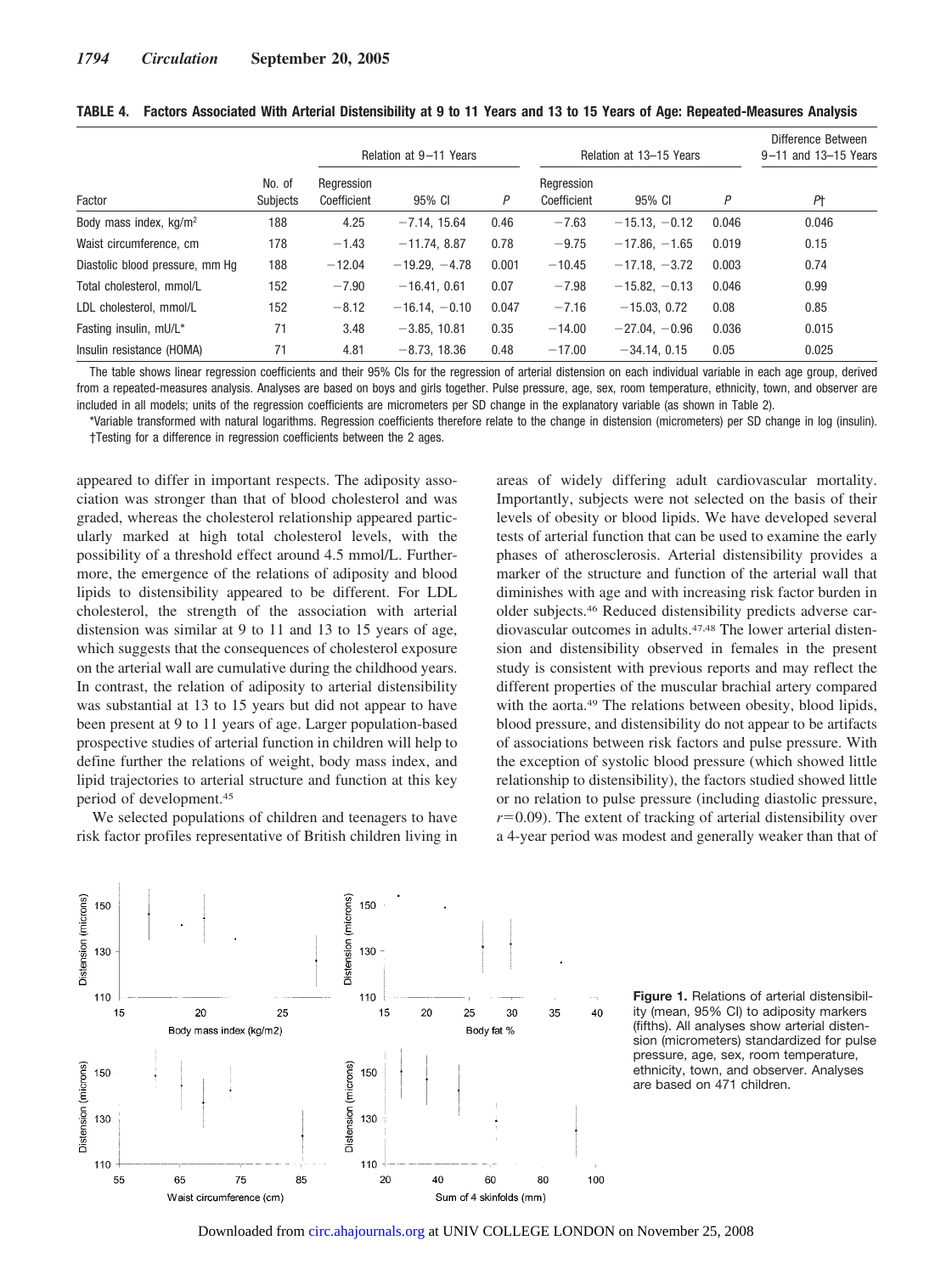



other risk markers. The limited degree of tracking was not affected by adjustment either for pubertal status or for factors related to circumstances of measurement and may reflect the marked potential for reversibility of reductions in distensibility at this stage of the life course.

Our findings in the present study suggest that higher levels of several vascular risk factors are associated with adverse relations to arterial distensibility by the time of adolescence, in either a graded or a threshold manner. In particular, adiposity is becoming a more important determinant of vascular disease than blood lipids, at least in the present study



**Figure 3.** Relations of arterial distensibility (mean, 95% CI) to number of components of the metabolic syndrome present (see text). All analyses show arterial distension (micrometers) standardized for pulse pressure, age, sex, room temperature, ethnicity, town, and observer. Analyses are based on 383 children.

population. The application of this finding to other study populations will depend on the balance of adiposity and blood lipid exposures that occurs in those populations. However, the results are of considerable concern in the context of the marked secular increases in adiposity and obesity in children, particularly in the United States.5 The graded nature of the relationships observed here between adiposity and arterial distensibility occurred well below the levels of body mass index regarded as overweight in adolescents (only 14% of the subjects studied here were defined as overweight by current US criteria).50 These observations emphasize the importance of population-wide strategies directed to the reduction of levels of childhood adiposity by a combination of changes in diet and physical activity. The low tracking coefficient observed for arterial distensibility suggests that reductions in distensibility that occur in childhood and adolescence are reversible. This would be consistent with the results of earlier studies that suggested that obesity-related vascular dysfunction can be reversed by weight loss<sup>36</sup> and increased physical activity.34,35 Such approaches are likely to be important for the prevention both of cardiovascular disease and type 2 diabetes mellitus in the next generation. In the meantime, arterial distensibility may provide a valuable marker of the early cardiovascular consequences of adiposity and obesity both in future observational studies and in clinical trials examining the effects of adiposity reduction in young people.

#### **Acknowledgments**

The vascular study was supported by a project grant from the British Heart Foundation (grant No. PG/99088) and the earlier survey of risk factors by the Wellcome Trust (grant No. 051187/Z/97/Z). Ann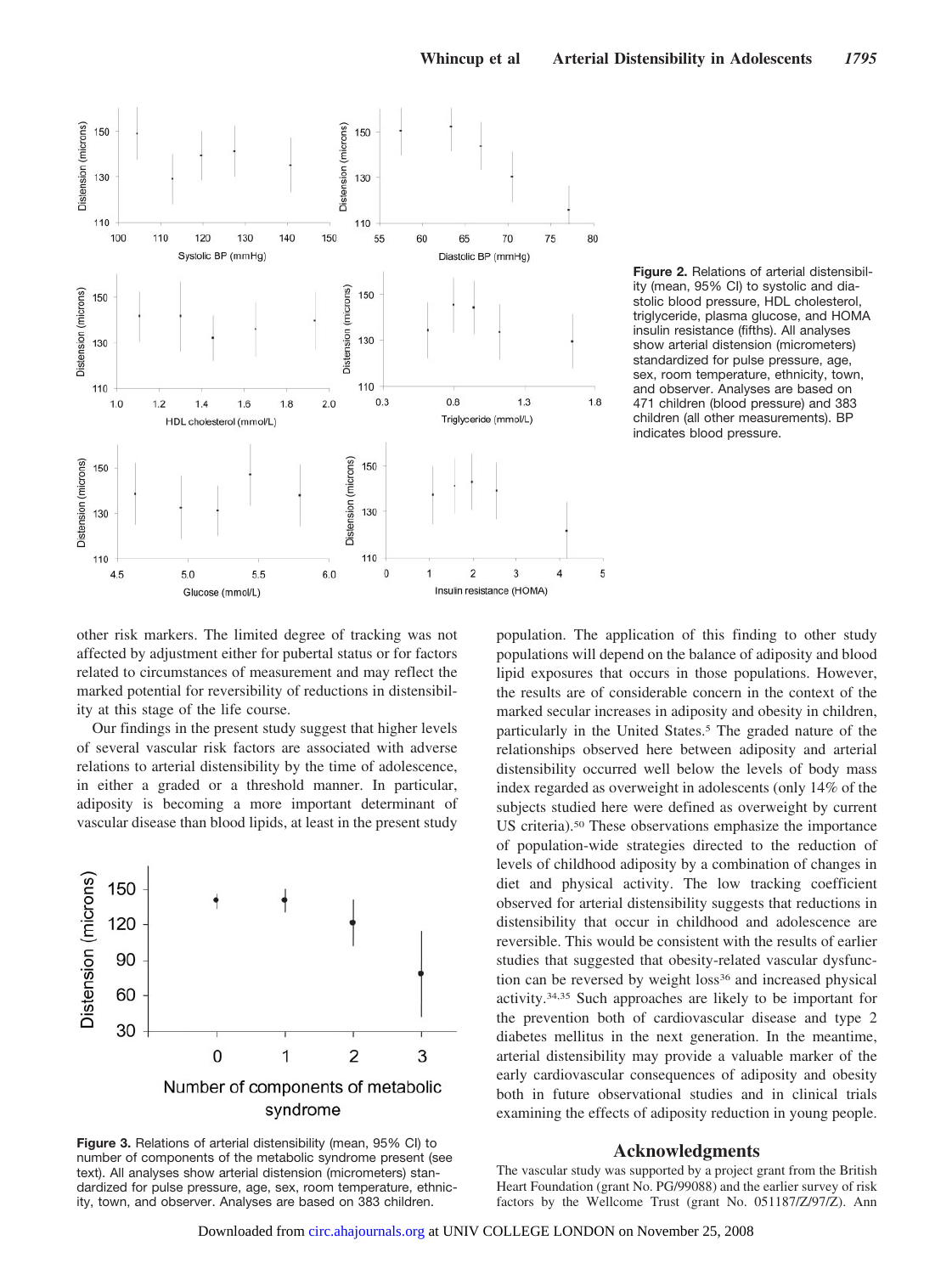

**Figure 4.** Relations of arterial distensibility (mean, 95% CI) to total and LDL cholesterol, salivary cotinine, CRP, and homocysteine level (fifths). All analyses show arterial distension (micrometers) standardized for pulse pressure, age, sex, room temperature, ethnicity, town, and observer. All analyses are based on 383 children.

Donald was supported by a grant from the Coronary Artery Disease Research Association (CORDA) through the Silcock legacy. Analysis of CRP was funded by a grant from the BUPA Foundation. We thank Professors P.M. Ueland and H. Refsum (Department of Pharmacology, University of Bergen) for the measurement of homocysteine and folate and Professor G.D.O. Lowe and Dr Ann Rumley (Department of Medicine, University of Glasgow) for the measurement of CRP. We are grateful to the schools, children, and parents who took part and to Gill Emmett and Rosemary MacShane for their help with fieldwork.

#### **References**

- 1. Kannel WB. The Framingham Study: its 50-year legacy and future promise. *J Atheroscler Thromb*. 2000;6:60-66.
- 2. Celermajer DS, Sorensen KE, Gooch VM, et al. Non-invasive detection of endothelial dysfunction in children and adults at risk of atherosclerosis. *Lancet*. 1992;340:1111–1115.
- 3. McGill HC Jr, McMahan CA, Malcom GT, et al. Effects of serum lipoproteins and smoking on atherosclerosis in young men and women: the PDAY Research Group: Pathobiological Determinants of Atherosclerosis in Youth. *Arterioscler Thromb Vasc Biol*. 1997;17:95–106.
- 4. Ogden CL, Flegal KM, Carroll MD, et al. Prevalence and trends in overweight among US children and adolescents, 1999 –2000. *JAMA*. 2002;288:1728 –1732.
- 5. Troiano RP, Flegal KM, Kuczmarski RJ, et al. Overweight prevalence and trends for children and adolescents: the National Health and Nutrition Examination Surveys, 1963 to 1991. *Arch Pediatr Adolesc Med*. 1995; 149:1085–1091.
- 6. World Health Organization. *Report of the WHO Consultation: Definition, Diagnosis and Classification of Diabetes Mellitus and its Complications: Part 1: Diagnosis and Classification of Diabetes Mellitus*. Geneva, Switzerland: World Health Organization, Department of Noncommunicable Disease Surveillance; 1999.
- 7. Third Report of the National Cholesterol Education Program (NCEP) Expert Panel on Detection, Evaluation, and Treatment of High Blood Cholesterol in Adults (Adult Treatment Panel III) final report. *Circulation.* 2002;106:3143–3421.
- 8. Shaper AG, Wannamethee SG, Walker M. Body weight: implications for the prevention of coronary heart disease, stroke, and diabetes mellitus in a cohort study of middle aged men. *BMJ*. 1997;314:1311–1317.
- 9. Srinivasan SR, Myers L, Berenson GS. Predictability of childhood adiposity and insulin for developing insulin resistance syndrome (syndrome X) in young adulthood: the Bogalusa Heart Study. *Diabetes*. 2002;51: 204 –209.
- 10. Weiss R, Dziura J, Burgert TS, et al. Obesity and the metabolic syndrome in children and adolescents. *N Engl J Med*. 2004;350:2362–2374.
- 11. Bank AJ, Wang H, Holte JE, et al. Contribution of collagen, elastin, and smooth muscle to in vivo human brachial artery wall stress and elastic modulus. *Circulation*. 1996;94:3263–3270.
- 12. Sudhir K, Mullen WL, Hausmann D, et al. Contribution of endotheliumderived nitric oxide to coronary arterial distensibility: an in vivo twodimensional intravascular ultrasound study. *Am Heart J*. 1995;129: 726 –732.
- 13. Hironaka K, Yano M, Kohno M, et al. In vivo aortic wall characteristics at the early stage of atherosclerosis in rabbits. *Am J Physiol*. 1997;273: H1142–H1147.
- 14. Tounian P, Aggoun Y, Dubern B, et al. Presence of increased stiffness of the common carotid artery and endothelial dysfunction in severely obese children: a prospective study. *Lancet*. 2001;358:1400 –1404.
- 15. Iannuzzi A, Licenziati MR, Acampora C, et al. Increased carotid intima-media thickness and stiffness in obese children. *Diabetes Care*. 2004;27:2506 –2508.
- 16. Leeson CP, Whincup PH, Cook DG, et al. Cholesterol and arterial distensibility in the first decade of life: a population-based study. *Circulation*. 2000;101:1533–1538.
- 17. Singhal A, Farooqi IS, Cole TJ, et al. Influence of leptin on arterial distensibility: a novel link between obesity and cardiovascular disease? *Circulation*. 2002;106:1919 –1924.
- 18. Durnin JV, Rahaman MM. The assessment of the amount of fat in the human body from measurements of skinfold thickness. *Br J Nutr*. 1967; 21:681– 689.
- 19. Smye SW, Sutcliffe J, Pitt E. A comparison of four commercial systems used to measure whole-body electrical impedance. *Physiol Meas*. 1993; 14:473– 478.
- 20. Deurenberg P, Kusters CS, Smit HE. Assessment of body composition by bioelectrical impedance in children and young adults is strongly agedependent. *Eur J Clin Nutr*. 1990;44:261–268.